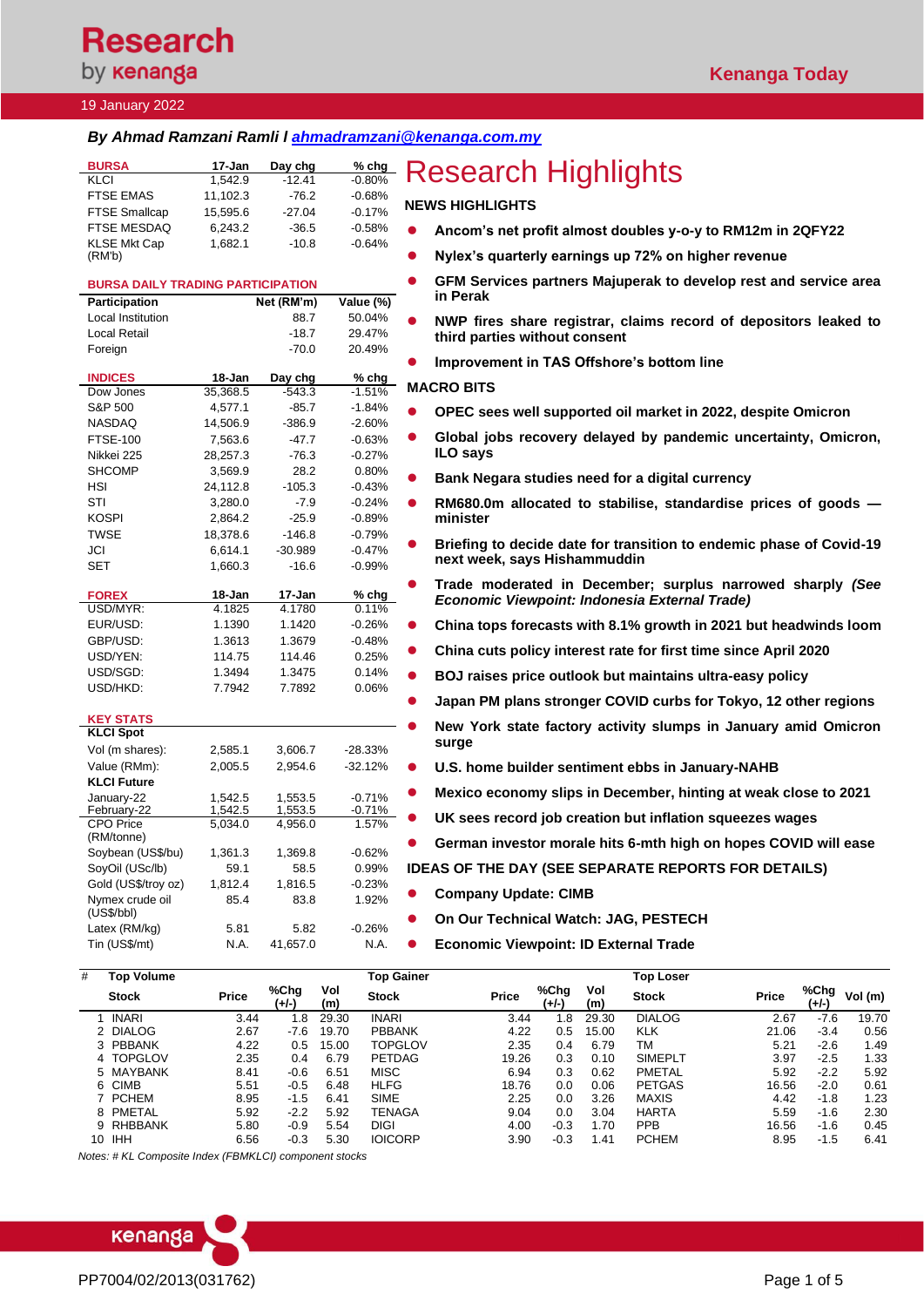## **Corporate News**

#### • **Ancom's net profit almost doubles y-o-y to RM12m in 2QFY22**

Ancom Bhd recorded a 95.1% jump in net profit at RM12.1m for its second quarter ended Nov 30, 2021 (2QFY22) from RM6.2m a year prior due to higher revenue and stronger demand for its agricultural and industrial chemical products in the Asean region. Its earnings per share (EPS) increased correspondingly to 4.9 sen from 2.6 sen, its filing showed. Quarterly revenue for the chemical manufacturing group was 49.2% higher at RM532.9m from RM357.3m in the same period for 2020. Meanwhile, Ancom's quarterly results also improved compared with its immediate preceding quarter ended Aug 31, 2021 with a 33.6% increase in net profit from RM9.0m while its revenue and EPS were 31.7% higher from RM404.7m and 33.0% higher from 1.3 sen, respectively. *(The Edge Markets)*

#### • **Nylex's quarterly earnings up 72% on higher revenue**

Nylex (M) Bhd's net profit surged 72.3% year-on-year (y-o-y) in the second quarter ended Nov 30, 2021, led by stronger revenue contribution from all divisions and higher margin on some products in the industrial chemical division. In a stock exchange filing yesterday, the petrochemicals manufacturer said its net profit increased to RM7.7m from RM4.5m in the previous corresponding quarter. The group's revenue also rose by 46.3% y-o-y to RM385.5m as compared to RM263.4m in the same quarter a year earlier. *(The Star)*

#### • **GFM Services partners Majuperak to develop rest and service area in Perak**

Integrated facilities management service provider GFM Services Bhd (GFM) is partnering property developer Majuperak Holdings Bhd to jointly develop and operate a rest and service area (RSA) at Hulu Bernam, Perak, along the North South Expressway. In a bourse filing Monday (Jan 17), GFM said it has inked a heads of agreement (HoA) with Majuperak's wholly-owned Jua Juara Sdn Bhd to form a joint venture for the proposed partnership, with the parties expected to ink a definitive JV agreement within six months of the HoA. *(The Edge Markets)*

### • **NWP fires share registrar, claims record of depositors leaked to third parties without consent**

NWP Holdings Bhd said on Monday (Jan 17) that the timber product manufacturer and trader had resolved to terminate the services of its share registrar One Capital Market Services Sdn Bhd with immediate effect, to preserve the integrity of NWP's record of depositors (ROD), which NWP claimed have been leaked to third parties on Jan 10 without NWP's knowledge, consent and authorisation. In filings with Bursa Malaysia on Monday, NWP said it had commenced investigation as to how and in what manner the third parties had access to the full copy of NWP's ROD, which contains NWP shareholders' personal information such as their full names, central depository system account numbers, identity card numbers and addresses. *(The Edge Markets)*

#### • **Improvement in TAS Offshore's bottom line**

TAS Offshore Bhd saw improvement in its bottom line, with net loss narrowing to RM797,000 in its second quarter of the financial year ending May 31, 2022 (2QFY22), from RM2.2m in the corresponding quarter a year ago. Consequently, its loss per share fell to 0.5 sen from 1.3 sen in 2QFY21. Revenue for the quarter in review improved to RM4.9m from RM3.4m 2QFY21. However, compared with the immediate preceding quarter, the group's revenue was lower by 45%. The lower revenue compared with 1QFY22 was due to fewer vessels were delivered during the current quarter. *(The Star)*

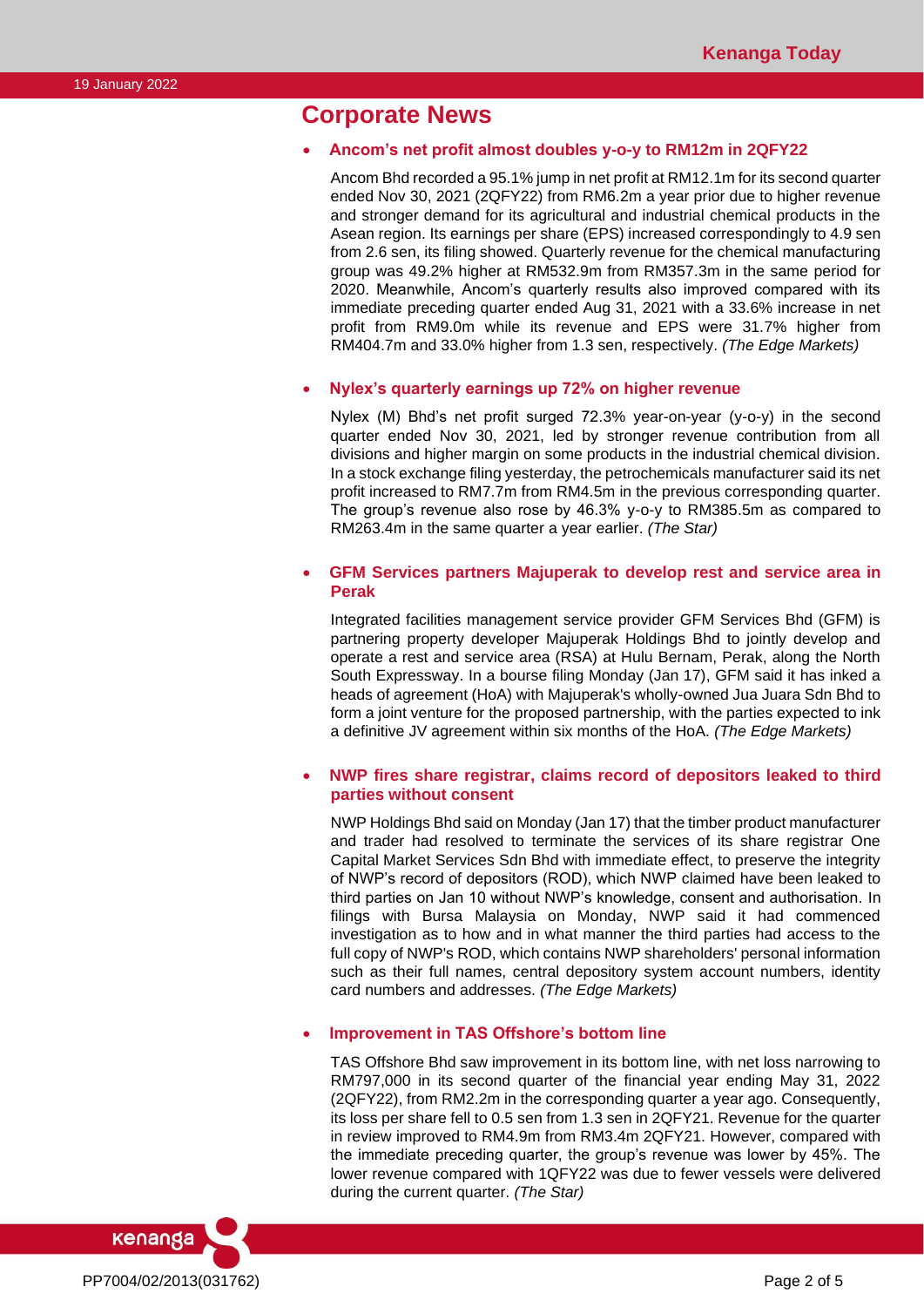## **Macro Bits**

## **Global**

- ⚫ **[OPEC sees well supported oil market in 2022, despite Omicron](https://www.theedgemarkets.com/article/opec-sees-well-supported-oil-market-2022-despite-omicron)** OPEC on Tuesday stuck to its forecast for robust growth in world oil demand in 2022 despite the Omicron coronavirus variant and expected interest-rate hikes, predicting that the oil market would remain well supported through the year. *(The Edge Markets)*
- [Global jobs recovery delayed by pandemic uncertainty, Omicron, ILO says](https://www.reuters.com/business/global-jobs-recovery-delayed-by-pandemic-uncertainty-omicron-ilo-says-2022-01-17/) The global job market will take longer to recover than previously thought, with unemployment set to remain above pre-COVID-19 levels until at least 2023 due to uncertainty about the pandemic's course and duration, the International Labour Organization said in a report on Monday. *(Reuters)*

## **Malaysia**

- [Bank Negara studies need for a digital currency](https://www.theedgemarkets.com/article/bank-negara-studies-need-digital-currency) Bank Negara Malaysia "is actively assessing the value proposition of central bank digital currency (CBDC) to Malaysia", it said in an emailed response to a query from Bloomberg. *(The Edge Markets)*
- ⚫ **[RM680.0m allocated to stabilise, standardise prices of goods —](https://www.theedgemarkets.com/article/rm680m-allocated-stabilise-standardise-prices-goods-%E2%80%94-minister) minister** The government has allocated RM680.0m for the Price Standardisation, Price Stabilisation and General Use Flour Subsidy programmes this year, according to Domestic Trade and Consumer Affairs Minister Datuk Seri Alexander Nanta Linggi. *(The Edge Markets)*
- **[Briefing to decide date for transition to endemic phase of Covid-19 next week, says Hishammuddin](https://www.theedgemarkets.com/article/briefing-decide-date-transition-endemic-phase-covid19-next-week-says-hishammuddin)** A briefing to decide the actual date for the country's transition to the endemic phase will be held next week during the Covid-19 quartet ministerial meeting. Senior Defence Minister Datuk Seri Hishammuddin Hussein said the briefing will be given by the Ministry of Health (MoH), Ministry of Foreign Affairs and other relevant agencies. *(The Edge Markets)*

# **Asia Pacific**

- ⚫ **Trade moderated in December; surplus narrowed sharply** Exports' YoY growth slowed in December (35.3%; Nov: 49.7%) lower than market expectations (consensus: 40.4%) and bringing the whole 2021 growth at 41.9% (2020: -2.7%) above our estimate of 38.6%. *(See Economic Viewpoint: Indonesia External Trade)*
- ⚫ **[China tops forecasts with 8.1% growth in 2021 but headwinds loom](https://www.theedgemarkets.com/article/chinas-economy-loses-steam-covid19-erupts-cbank-cuts-rates)** China's economy rebounded in 2021 with its best growth in a decade, helped by robust exports, but there are signs that momentum is slowing on weakening consumption and a property downturn, pointing to the need for more policy support. *(The Edge Markets)*
- **[China cuts policy interest rate for first time since April 2020](https://www.theedgemarkets.com/article/china-cuts-policy-interest-rate-first-time-april-2020)** China lowered a key interest rate for the first time since the peak of the pandemic in 2020 as a property-market slump and repeated virus outbreaks dampened the nation's growth outlook. Bonds rallied. *(The Edge Markets)*
- ⚫ **[BOJ raises price outlook but maintains ultra-easy policy](https://www.theedgemarkets.com/article/boj-raises-inflation-forecasts-maintains-ultraeasy-policy)** The Bank of Japan upgraded its inflation forecasts on Tuesday and flagged heightening chances the recent commodity-driven price hikes will broaden, the latest sign of its conviction Japan is emerging sustainably out of deflation. *(The Edge Markets)*
- **[Japan PM plans stronger COVID curbs for Tokyo, 12 other regions](https://www.reuters.com/article/us-coronavirus-japan-kishida/japan-pm-plans-stronger-covid-curbs-for-tokyo-12-other-regions-idUSKBN2JS0S0)** Japanese Prime Minister Fumio Kishida said on Tuesday he planned to impose a state of quasi-emergency, meaning stronger COVID-19 curbs on dining and gatherings, on 13 regions including Tokyo from Jan. 21 to Feb. 13. *(Reuters)*

# **Americas**

- ⚫ **[New York state factory activity slumps in January amid Omicron surge](https://www.reuters.com/world/us/new-york-state-factory-activity-slumps-january-amid-omicron-surge-2022-01-18/)** Factory activity in New York state slumped in January amid a surge in COVID-19 infections, but manufacturers remained upbeat about business conditions over the next six months. *(Reuters)*
- **[U.S. home builder sentiment ebbs in January-NAHB](https://www.reuters.com/business/us-home-builder-sentiment-ebbs-january-nahb-2022-01-18/)** Confidence among U.S. single-family homebuilders slipped in January after four straight monthly increases, and builders called for a new softwood lumber agreement with Canada to ease shortages and lower prices, a survey showed on Tuesday. *(Reuters)*
- **[Mexico economy slips in December, hinting at weak close to 2021](https://www.reuters.com/article/mexico-economy-gdp/mexico-economy-slips-in-december-hinting-at-weak-close-to-2021-idUSKBN2JS10U)** Mexico's economy likely shrank by 0.2% in December compared with the same month a year earlier, a preliminary estimate from national statistics agency INEGI showed on Tuesday, pointing to a sluggish performance in the final quarter of 2021. *(Reuters)*

# **Europe**

- ⚫ **[UK sees record job creation but inflation squeezes wages](https://www.reuters.com/article/britain-economy-unemployment/uk-sees-record-job-creation-but-inflation-squeezes-wages-idUSKBN2JS0EE)** British employers hired a record number of staff last month and labour shortages deepened - increasing the chance that the Bank of England will raise interest rates again next month - but pay was squeezed by rapidly rising inflation. *(Reuters)*
- ⚫ **[German investor morale hits 6-mth high on hopes COVID will ease](https://www.reuters.com/article/germany-economy-zew/german-investor-morale-hits-6-mth-high-on-hopes-covid-will-ease-idUSKBN2JS0P9)** German investor sentiment hit its highest in six months in January on expectations the incidence of COVID-19 cases will fall by early summer, allowing growth in Europe's largest economy to pick up in the coming six months, a survey showed. *(Reuters)*

PP7004/02/2013(031762) Page 3 of 5

kenanga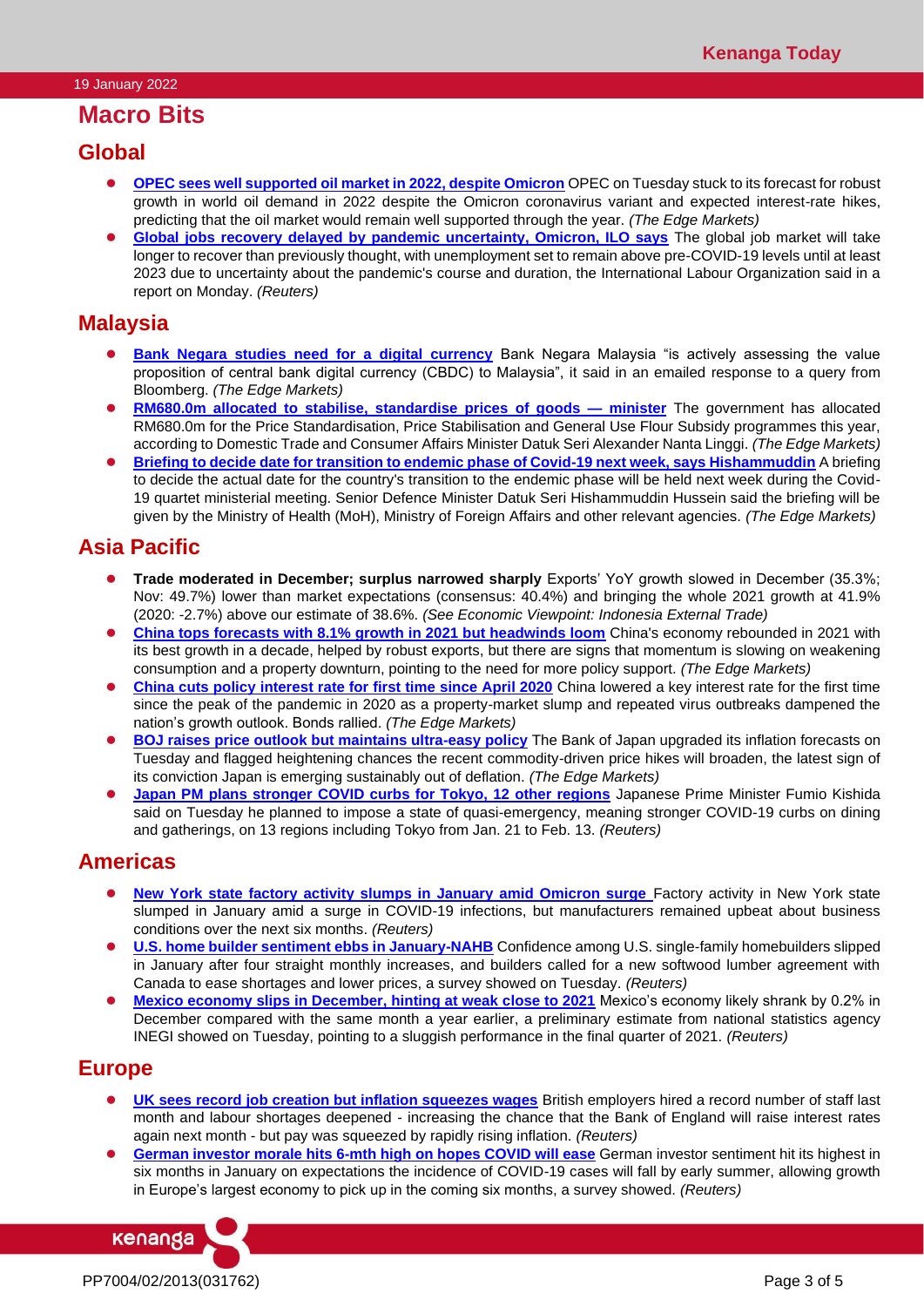#### 19 January 2022

# **List of Oversold Stocks (14-Day RSI<30-mark)**

| NAME*                               | <b>LAST PRICE</b> | RSI 14D | <b>RSI 9D</b> | <b>RSI 3D</b> | <b>LOW 30D</b> |
|-------------------------------------|-------------------|---------|---------------|---------------|----------------|
| PENTAMASTER CORP BHD                | 4.460             | 15.49   | 9.12          | 3.44          | 4.330          |
| D&O GREEN TECHNOLOGIES BHD          | 4.510             | 17.46   | 10.04         | 0.96          | 4.400          |
| DUFU TECHNOLOGY CORP BHD            | 3.500             | 19.07   | 11.90         | 1.57          | 3.480          |
| UNISEM (M) BERHAD                   | 3.200             | 23.78   | 21.73         | 25.88         | 2.980          |
| KOBAY TECHNOLOGY BHD                | 4.800             | 23.96   | 15.33         | 1.59          | 4.640          |
| AEMULUS HOLDINGS BHD                | 0.975             | 24.11   | 14.87         | 1.01          | 0.970          |
| JF TECHNOLOGY BHD                   | 1.280             | 25.06   | 17.22         | 2.28          | 1.260          |
| GLOBETRONICS TECHNOLOGY BHD         | 1.460             | 26.43   | 20.78         | 14.27         | 1.420          |
| PIF INDUSTRIAL BHD                  | 3.190             | 26.68   | 20.94         | 15.19         | 3.110          |
| <b>MALAYSIAN PACIFIC INDUSTRIES</b> | 42.000            | 27.56   | 22.89         | 21.24         | 39.500         |
| SUPERCOMNET TECHNOLOGIES BHD        | 1.710             | 28.19   | 19.02         | 3.74          | 1.620          |
| DATAPREP HOLDINGS BHD               | 0.690             | 29.25   | 25.45         | 32.32         | 0.650          |
| <b>FRONTKEN CORP BHD</b>            | 3.420             | 29.83   | 23.07         | 11.46         | 3.260          |

*\*Only for stocks with market cap >RM300m Source: Bloomberg*

# **List of Overbought Stocks (14-Day RSI>70-mark)**

| NAME*                       | <b>LAST PRICE</b> | <b>RSI 14D</b> | <b>RSI 9D</b> | <b>RSI 3D</b> | <b>HIGH 30D</b> |
|-----------------------------|-------------------|----------------|---------------|---------------|-----------------|
| <b>HOCK SENG LEE BERHAD</b> | 1.340             | 89.73          | 89.89         | 82.25         | 1.370           |
| ECOFIRST CONSOLIDATED BHD   | 0.540             | 86.29          | 91.24         | 98.62         | 0.550           |
| COMPLETE LOGISTIC SERVICES  | 2.920             | 85.29          | 92.08         | 99.47         | 3.100           |
| KOTRA INDUSTRIES BHD        | 3.560             | 82.17          | 89.75         | 99.04         | 3.560           |
| EKOVEST BHD                 | 0.460             | 74.09          | 78.17         | 84.63         | 0.465           |
| ATLAN HOLDINGS BERHAD       | 2.900             | 73.87          | 83.25         | 98.85         | 2.900           |
| ALLIANZ MALAYSIA BHD        | 13.360            | 72.77          | 82.21         | 98.51         | 13.360          |
| BUMI ARMADA BERHAD          | 0.520             | 72.33          | 80.69         | 94.11         | 0.525           |

*\*Only for stocks with market cap >RM300m*

*Source: Bloomberg*

# **List of Oversold Warrants (14-Day RSI<30-mark)**

| <b>NAME</b>                                  | <b>LAST</b><br><b>PRICE</b> | <b>RSI 14D</b> | $RSI$ 9D | $RSI$ 3D | <b>LOW 30D</b> | <b>EXPIRY</b><br><b>DATE</b> |
|----------------------------------------------|-----------------------------|----------------|----------|----------|----------------|------------------------------|
| D&O GREEN TECHNOLOGIES BHD-CI                | 0.055                       | 17.05          | 10.70    | 2.01     | 0.045          | 7/2/2022                     |
| <b>GREATECH TECHNOLOGY BHD-CN</b>            | 0.015                       | 17.12          | 11.31    | 1.28     | 0.015          | 28/6/2022                    |
| D&O GREEN TECHNOLOGIES BHD-CP                | 0.055                       | 17.99          | 11.04    | 1.40     | 0.050          | 28/6/2022                    |
| <b>GREATECH TECHNOLOGY BHD-CJ</b>            | 0.030                       | 18.05          | 12.18    | 1.15     | 0.025          | 28/3/2022                    |
| INARI AMERTRON BHD-C90                       | 0.035                       | 19.83          | 13.38    | 6.07     | 0.035          | 18/3/2022                    |
| MI TECHNOVATION BHD-CZ                       | 0.015                       | 20.18          | 17.03    | 13.83    | 0.010          | 30/8/2022                    |
| VISDYNAMICS HOLDINGS BHD-WB                  | 0.295                       | 20.57          | 12.69    | 2.51     | 0.295          | 16/11/2022                   |
| <b>KELINGTON GROUP BHD-WB</b>                | 0.605                       | 21.88          | 14.84    | 2.36     | 0.590          | 24/7/2026                    |
| D&O GREEN TECHNOLOGIES BHD-CO                | 0.120                       | 22.32          | 16.14    | 3.91     | 0.115          | 18/7/2022                    |
| PENTAMASTER CORP BHD-C13                     | 0.065                       | 22.49          | 12.35    | 0.34     | 0.065          | 30/8/2022                    |
| HANG SENG INDEX-IU                           | 0.005                       | 23.11          | 14.37    | 2.56     | 0.005          | 28/1/2022                    |
| <b>INARI AMERTRON BHD-C88</b>                | 0.070                       | 25.59          | 20.03    | 10.78    | 0.070          | 28/3/2022                    |
| <b>INARI AMERTRON BHD-C94</b>                | 0.110                       | 26.13          | 20.62    | 16.67    | 0.100          | 13/5/2022                    |
| <b>INARI AMERTRON BHD-C92</b>                | 0.035                       | 26.25          | 18.52    | 1.76     | 0.030          | 27/5/2022                    |
| <b>BSL CORP BHD-WA</b>                       | 0.220                       | 26.58          | 39.33    | 38.55    | 0.140          | 11/11/2024                   |
| <b>INARI AMERTRON BHD-C89</b>                | 0.090                       | 27.10          | 22.43    | 18.24    | 0.080          | 28/2/2022                    |
| <b>MALAYSIAN PACIFIC INDUSTRIES BHD-CR</b>   | 0.060                       | 27.16          | 24.33    | 20.23    | 0.045          | 29/7/2022                    |
| JF TECHNOLOGY BHD-WA                         | 0.605                       | 27.54          | 18.57    | 2.16     | 0.590          | 23/1/2026                    |
| <b>MALAYAN BANKING BHD-C81</b>               | 0.075                       | 27.91          | 28.03    | 20.76    | 0.075          | 28/3/2022                    |
| <b>INARI AMERTRON BHD-C97</b>                | 0.080                       | 27.92          | 25.22    | 24.07    | 0.075          | 17/10/2022                   |
| <b>INARI AMERTRON BHD-C91</b>                | 0.065                       | 28.58          | 23.99    | 23.22    | 0.060          | 28/6/2022                    |
| <b>HANG SENG INDEX-MR</b>                    | 0.050                       | 29.39          | 22.53    | 5.05     | 0.050          | 25/2/2022                    |
| BRITISH AMERICAN TOBACCO MALAYSIA<br>BHD-C13 | 0.030                       | 29.67          | 22.63    | 5.00     | 0.025          | 29/4/2022                    |

*Source: Bloomberg*

# **List of Overbought Warrants (14-Day RSI>70-mark)**

| <b>NAME</b>                  | <u>LAST</u><br>PRICE | <b>RSI 14D</b> | RSI 9D | <b>RSI 3D</b> | <b>HIGH 30D</b> | <b>EXPIRY</b><br><b>DATE</b> |
|------------------------------|----------------------|----------------|--------|---------------|-----------------|------------------------------|
| ECOFIRST CONSOLIDATED BHD-WD | 0.180                | 87.03          | 94.81  | 99.96         | 0.190           | 22/7/2026                    |
| EKOVEST BHD-C26              | 0.105                | 73.44          | 82.07  | 97.85         | 0.105           | 31/5/2022                    |
| CIMB GROUP HOLDINGS BHD-C87  | 0.150                | 70.59          | 64.89  | 29.00         | 0.165           | 28/9/2022                    |
| $\sim$<br>$\sim$             |                      |                |        |               |                 |                              |

*Source: Bloomberg*